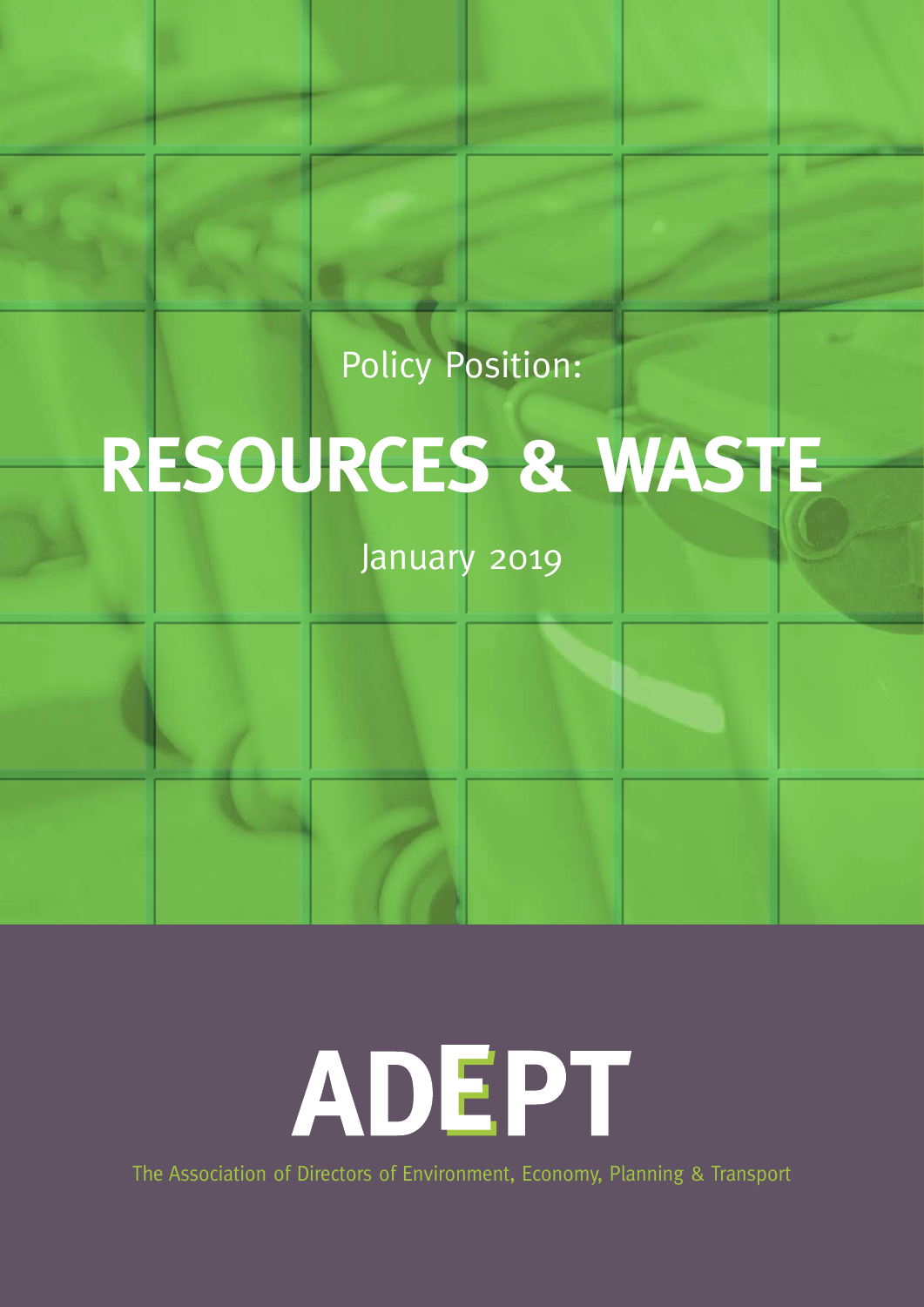### **POLICY POSITION: RESOURCES & WASTE KEY MESSAGES**

- **• ADEPT welcomes the Government's commitment to making the UK a world leader in resource efficiency. The new Resources and Waste Strategy for England is essential, providing clarity on policy direction and driving investment, regardless of our future relationship with the EU.**
- **• As a nation, we need to significantly reduce the amount of waste we create, and to reuse and recycle more of what's left, keeping resources in use for as long as possible and extracting the maximum value from them.**
- **• ADEPT supports the Government's commitment to an extended producer responsibility system that helps reduce waste, provides high quality recyclable materials, and meets the whole life cost of managing resources.**
- **• ADEPT considers that greater producer responsibility should drive performance, rather than taxation of incineration. Waste management systems must directly help reduce waste and increase recycling, with funding mechanisms aligned to national strategies and objectives.**
- **• Increased investment in UK processing capacity is essential both to reduce reliance on overseas markets and the environmental impact of transporting recyclables. The producer-focused approach will drive greater certainty in markets for recycled materials, providing incentives for long-term investment.**
- **• We believe that local government has a central role to play in delivering consistent, easy-to-use waste services. ADEPT will work with Government and industry to help meet national strategic ambitions, supporting the economy and conserving the environment.**
- **• It is essential that councils are fully funded for any additional responsibilities flowing from the new Resources and Waste Strategy. Councils should also be free to charge users for some discretionary recycling and waste services in order to generate income that will contribute to the cost of these services and enable them to continue to be provided.**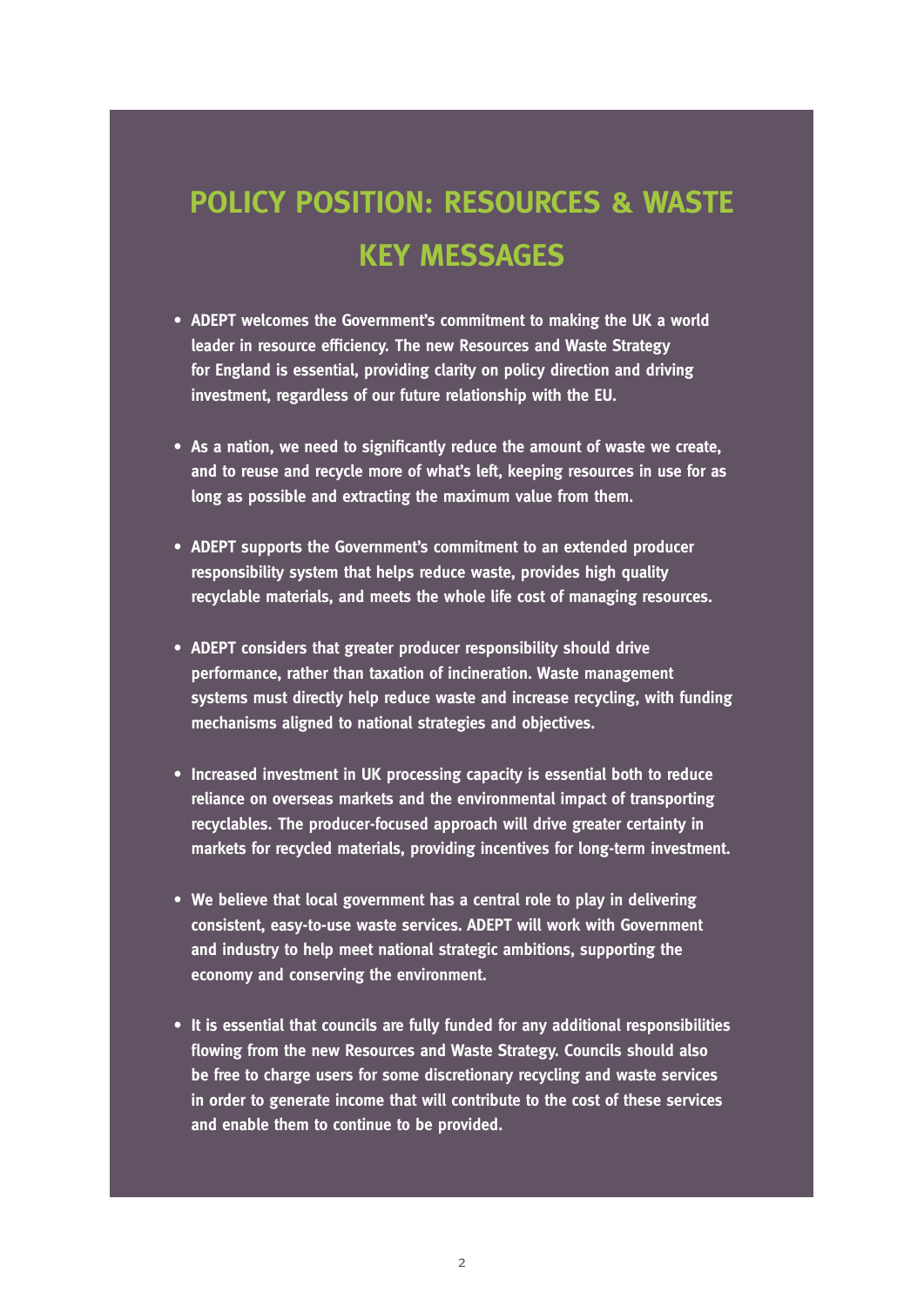#### **What ADEPT is doing**

- **• We have successfully lobbied Government departments against introducing an incineration tax in the 2018 budget, and will continue to advise on the potential impacts of any future proposals.**
- **• We have supported the development of the Resources and Waste Strategy through the secondment of a local authority officer into Defra.**
- **• We have fully engaged with Defra, supporting workshops on consistency, metrics, and partnership working as part of the development of the Resources and Waste Strategy.**
- **• We are continuing to work on the development and implementation of the circular economy**<sup>1</sup>  **in partnership with Defra and our private sector corporate partners.**
- **• We will continue to work with our corporate partners to consider the impact of the new Resources and Waste Strategy on recycling and waste services, and use key findings to support our collaboration with Defra.**

#### **A successful strategy – what must it achieve?**

A successful strategy for the management and conservation of resources and waste needs to balance the needs of four key stakeholders, who we consider to have varied priorities and objectives:

- **• Central Government** wants to drive a shift to a circular economy. They want to meet current and future recycling targets, reduce litter and ensure easy-to-use, consistent public services, whilst minimising the burden on taxpayers and the economy.
- **• Commercial and Industrial Sector (i.e. manufacturers and retailers)** wants freedom from bureaucracy with low cost compliance, integrated supply chains and confidence in the ability to source high quality secondary materials for use in packaging production. Operators in the waste management and recyclate processing sectors need clear national policy and financial frameworks to enable them to plan and manage long-term investment in recycling and disposal infrastructure.
- **• Local Government** wants to reduce waste and increase recycling as part of the shift to a circular economy whilst minimising the cost burden on local taxpayers. Local authorities need the freedoms and flexibilities to provide residents with a service that suits local needs. In addition, they want the producers of packaging and other wastes to meet the full costs of dealing with those materials, and protection from risk, ensuring the security of end markets for all materials collected for recycling.
- **• Residents** want less packaging, particularly plastic, and easy to use services that work for their specific property. They would like clarity on whether materials can be recycled or not through clear and consistent 'on-pack' messaging and confidence that the materials they separate for recycling are actually recycled. They want to see value for money and a single point of contact for service complaints and enquiries.

1 A circular economy is an alternative to a traditional linear economy (make, use, dispose) in which we keep resources in use for as long as possible, extract the maximum value from them whilst in use, then recover and regenerate products and materials at the end of each service life (as defined by WRAP)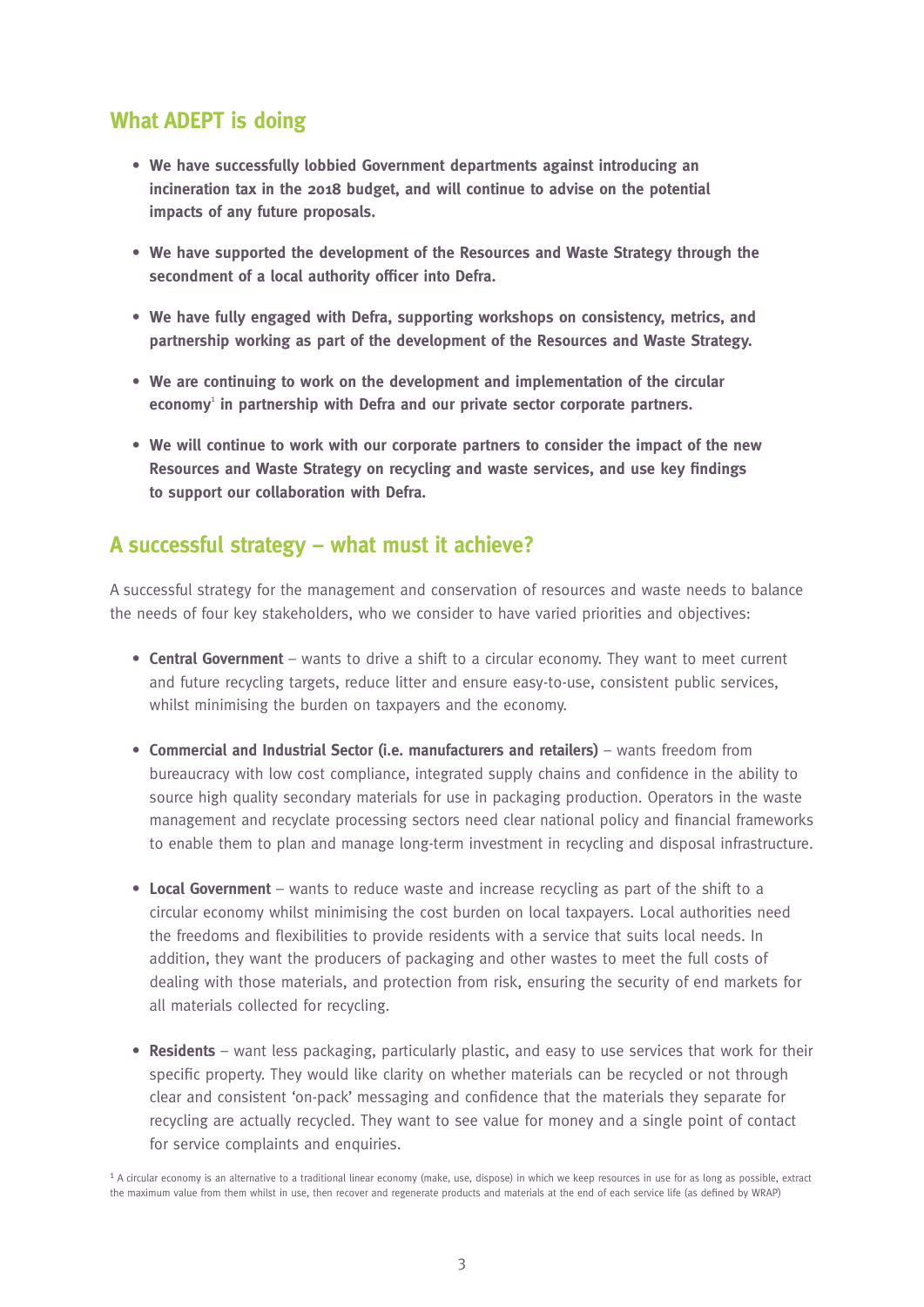#### **ADEPT position – essential ingredients of a successful strategy**

ADEPT believes that it is possible to meet the needs of all these stakeholders by ensuring that the implementation of the Resources and Waste Strategy addresses the following key issues:

- **• Move away from weight based measurement** ADEPT supports proposals to develop new measures for waste and resources. The whole life environmental impacts of materials need to be considered, not simply their mass. This would represent a fundamental shift in measuring the impacts and performance of waste and resources. **ADEPT acknowledges the scale of this challenge, and offers its help and advice to Government to support delivery.**
- **• Extended Producer Responsibility Scheme (EPRS)** In future, producers, not councils, should meet the full costs of collection, recycling and disposal of packaging and other materials covered by any EPRS scheme. The mechanism for councils to recover costs from producers must be fair and transparent taking into account key variables such as demographics and whether their area is urban or rural, and is not just based on performance. The scheme needs to be simple and provide for a single point of contact between local councils and industry. **ADEPT would like to see the creation of an independent and transparent moderating organisation to determine how funding is distributed, with local authorities represented as a major stakeholder.**
- **Collection Systems** Local government should remain the primary delivery body for the separate collection of household waste, providing a continued safety net for waste material that is not properly separated and presented. The collection of household waste and resources should be carried out in accordance with broad national standards as proposed in the Resources and Waste Strategy, supported by clear and consistent messaging. It is critical that any new system is fair, and does not place increased costs onto local authorities elsewhere. The focus should be on outcomes, leaving local councils free to decide where to place collected materials on the basis of what works for them. **ADEPT recognises that the role of local councils in a new system will be to deliver greater amounts of higher quality recyclables into the supply chain.**

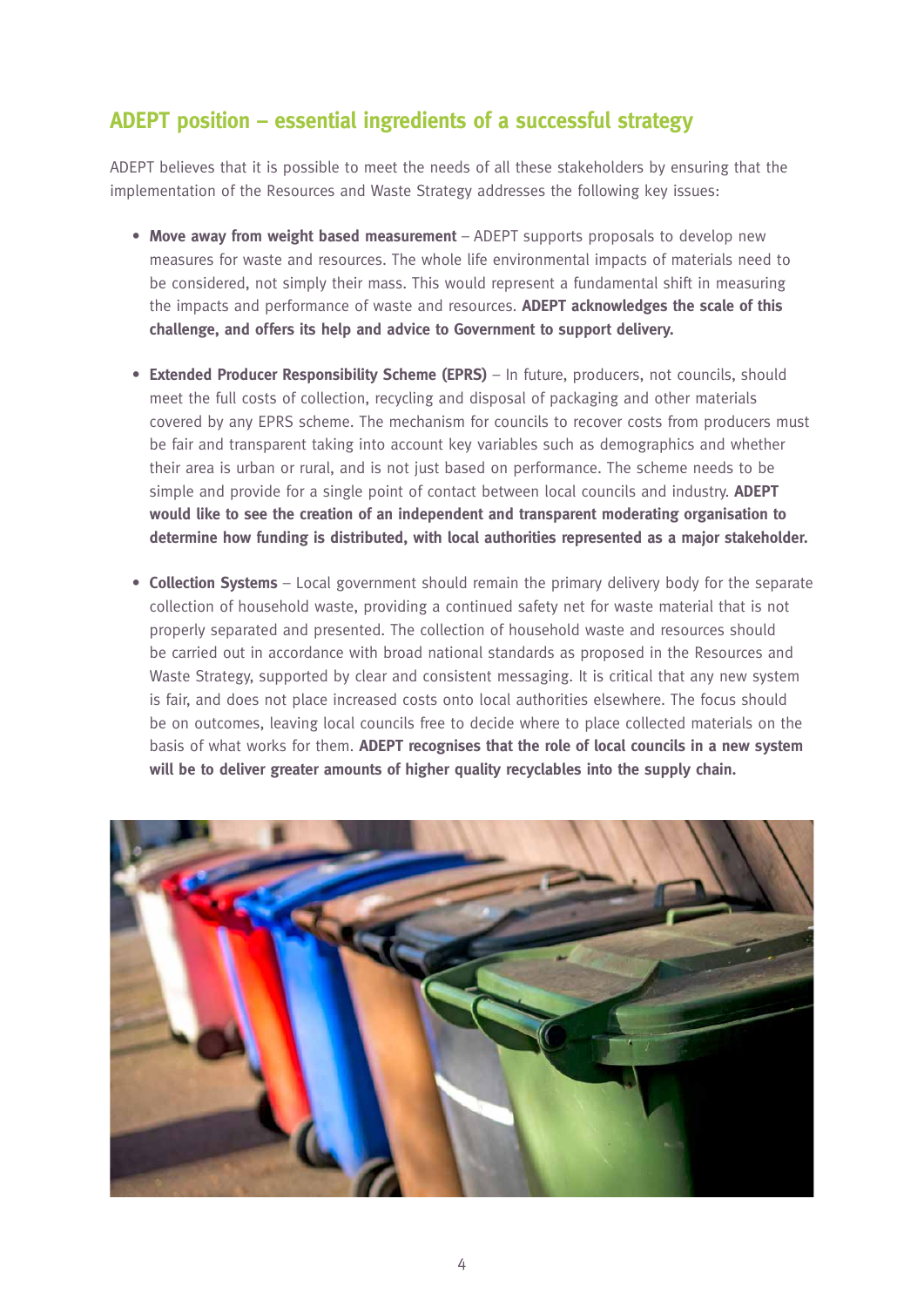- **• Food Waste** Food waste provides the single largest element of household residual waste and presents a significant opportunity to improve performance. The separate collection of food waste enables cost effective treatment through anaerobic digestion or in vessel composting, but separate collections of food waste add additional cost and can be complex to deliver. **ADEPT advocates against a 'one size fits all' approach to food waste unless and until councils receive appropriate support and funding.** We believe councils should be free to decide themselves on the balance of cost and benefit for separate food waste collections, depending on local circumstances. By 2023, Government wants all households in England to have separate weekly food waste collection and has stated that funding will be available for local authorities. We look forward to working with Government to deliver this ambition.
- **• Garden Waste** The widespread roll out of free collections has helped to improve recycling performance, but provided a disincentive to home composting. The introduction of charges for garden waste collection (no charge can be made for disposal) has helped address this imbalance and provided a valuable income stream that is used to offset costs. **ADEPT does not support proposals to remove the ability of councils to charge for the collection of garden waste. The ability to charge should remain.**
- **• Mandatory Recycled Content** Security in end markets will help encourage investment in UK processing capacity, contributing to the green economy and reducing reliance on volatile overseas markets. Mandatory Recycled Content, which would set a minimum requirement for recycled content in new packaging products, will provide this security and help support the Government's shift towards a circular economy. **ADEPT welcomes proposals in the 2018 Autumn Budget Statement to introduce a tax on low recycled content plastic packaging.**



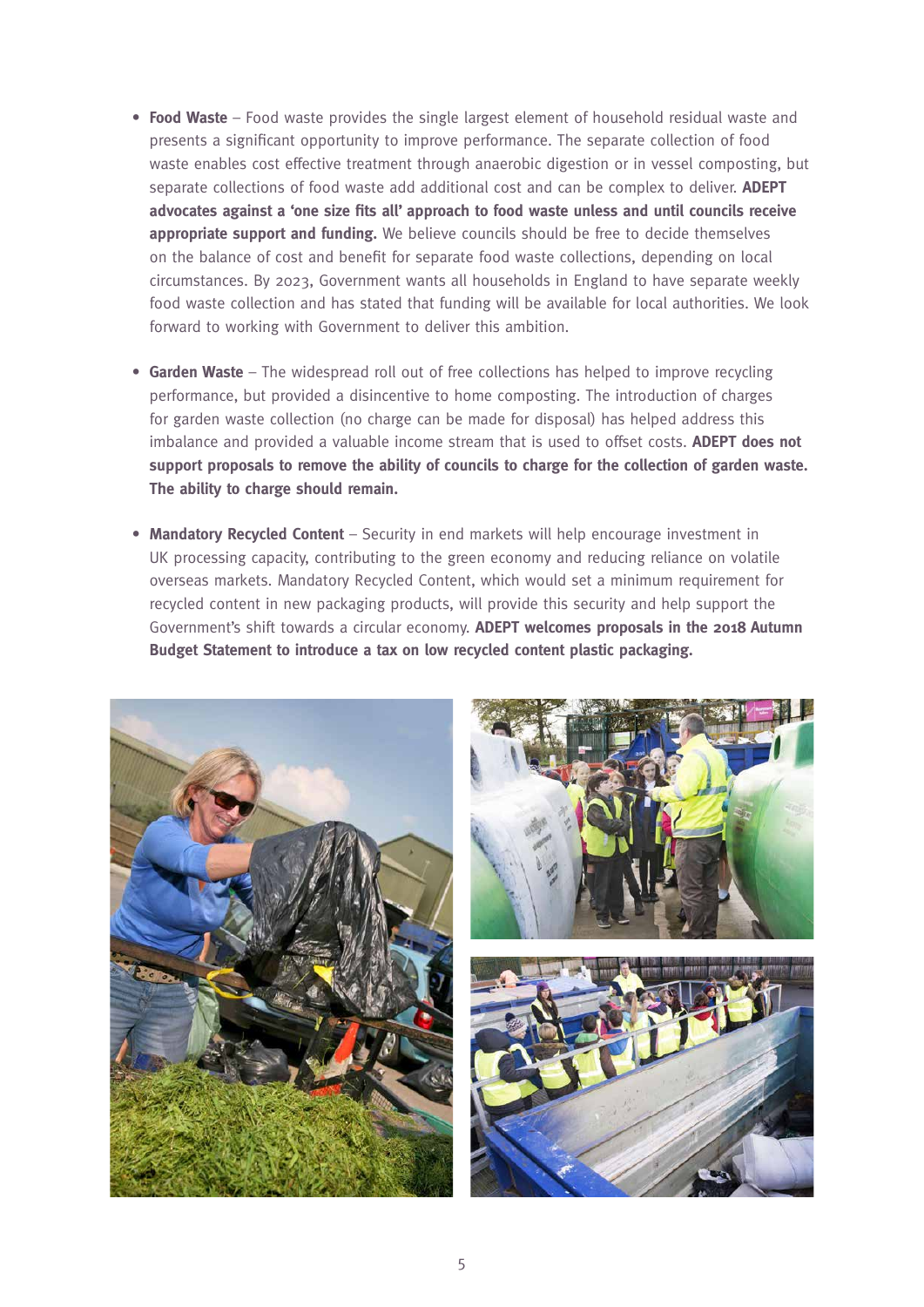- **• Deposit Return Scheme (DRS)** This idea has gained a lot of momentum in recent months as a way of increasing recycling rates, reducing litter and tackling the estimated three billion single-use plastic drinks bottles that are incinerated or sent to landfill in the UK every year. **ADEPT supports the proposal that a DRS should be introduced by targeting consumers 'on the go' rather than at home. However, we are concerned that a requirement to target householders could undermine the effectiveness of council operated schemes** by diverting material with positive financial value that helps offset the costs of recycling for local authorities. Currently, the technology that would enable consumers to reclaim deposits when their household waste is collected is not available, although in due course this could help to resolve issues. **ADEPT believes that an effective producer responsibility system will render a kerbside DRS unnecessary.**
- **• Funding instruments** Landfill tax continues to be effective in driving waste up the hierarchy and discouraging disposal, but **ADEPT considers that any further fiscal instrument should be focused on the point of production.** For example, an EPRS might include a levy applied to the production of obligated materials based on the proportion of packaging material that cannot be recycled. The levy raised can be used to encourage the use of secondary materials in the production of packaging, as well as investment in reprocessing infrastructure.

**ADEPT strongly believes that the case for an incineration tax cannot be justified and warns that it could be counterproductive should landfill become a more affordable option again.** If implemented, it would change the economics of waste management and potentially drive waste back to landfill, increasing the export of refuse derived fuel. This has implications for our own local energy generation. Most importantly, an incineration tax would lead to excessive costs falling on local authorities. **For ADEPT, the introduction of an effective extended producer responsibility system would make an incineration tax unnecessary.**

Like other 'place' services, waste collection, recycling and disposal are under severe financial pressure due to reductions in local government spending and the increased costs of providing vital 'people' services to protect vulnerable children and older people. It is therefore essential that councils are fully funded for any additional responsibilities flowing from the new Resources and Waste Strategy.

In addition, as we say in relation to garden waste collection and household waste recycling centres, councils should also be free to charge users for some discretionary recycling and waste services in order to generate income that will contribute to the cost of these services. Without this funding and income, councils will continue to be faced with difficult and unpopular decisions to reduce the scope and scale of discretionary waste services, with an adverse impact on recycling rates.

**• Improving UK Demand for Secondary Materials** – The UK is reliant on the overseas market for recycling unwanted materials. This has led to poor quality sorting, the transfer of environmental impacts to under-regulated countries and leakage into the environment, causing a global outcry. **ADEPT supports measures to encourage processing capacity in the UK, especially for plastic, which offers significant potential for more inward investment and local economic development opportunities.**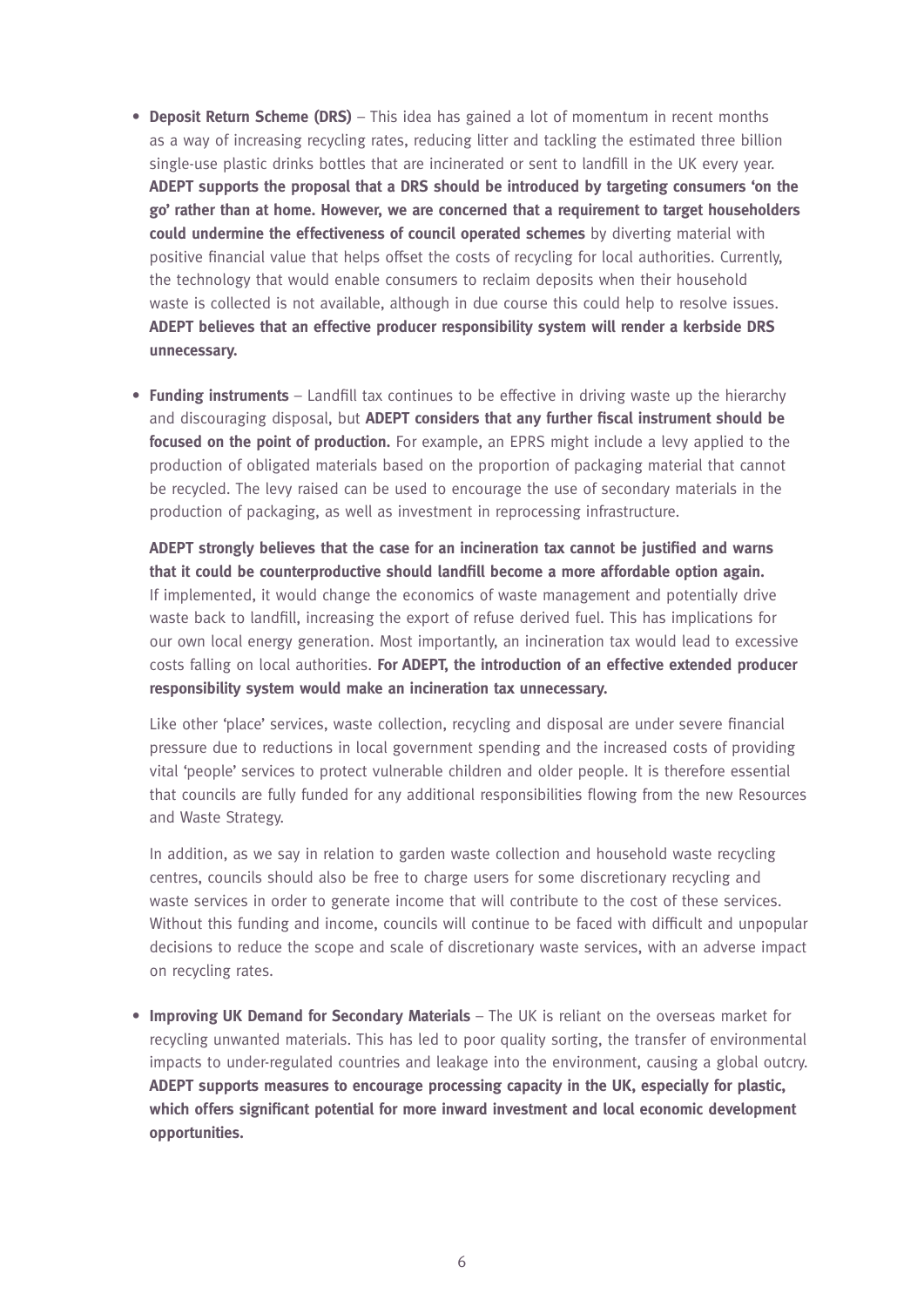**• Governance** – The efficiency and consistency of local authority waste services are often improved with economies of scale. Where they exist, effective partnerships deliver greater efficiency, but the approach is not universal across the country. Partnerships tend to rely on voluntary arrangements; the benefits are often not sufficient to be able to overcome other barriers to joint working. The statutory framework for waste management in two tier local government is rooted in the 1970s and provides a significant challenge to the delivery of a modern resources and waste strategy.

**ADEPT proposes a fundamental review of delivery and governance models for the management**  of waste and resources in two tier areas<sup>2</sup>. We want to see responsibilities moved to upper tier authorities and/or the statutory combining of authorities at regional or sub regional level. Pending such a review, improved partnership working should be incentivised by flowing funding through upper tier authorities, giving them increased powers to compel lower tier authorities to move to consistent collection systems.

**• Household Waste Recycling Centres (HWRC)** – The provision of HWRCs is one of the two primary functions of waste disposal authorities. The requirements are not specific (in terms of numbers of sites to be provided in an area, or the number of sites to serve a given population or number of households), so councils have used the flexibility available to them when making decisions on local levels of service.

Historically, the services provided have far exceeded the statutory minimum, but financial pressures on councils mean that they are cutting back on discretionary services. In some areas this has led to the introduction of charges at HWRCs for some wastes, restrictions on the use of certain vehicles, and either the closure of sites or reduced opening hours. These are all legitimate actions within the current legal framework, but we are concerned that Government wants to limit the application of these powers. Local authorities are currently prohibited from charging even modest fees for the use of HWRCs to dispose of household waste. Councils are being forced to consider the legitimate removal of HWRC services because they are prevented from recovering a contribution towards costs.

**ADEPT wants to work with Government to redefine HWRC services to deliver better outcomes for local residents.** Councils must be able to charge for discretionary services, with residents able to exercise choice in their use of sites, based on a balance of costs and convenience.

While minimising waste through prevention, reuse and recycling is the objective of a circular economy, there will still be a need for residual waste to be managed and treated. Currently, the most effective and reliable way of doing this that avoids the detrimental environmental and financial impacts of landfill is by incineration that generates energy from waste. Well-designed and procured systems can ensure that energy from waste schemes make a positive contribution without undermining the objective of maximising reuse and recycling. The key to this is, as the market for EfW capacity matures and becomes more competitive, to avoid inflexible contracts that contain penalties for avoiding or diverting tonnage to recycling.

<sup>2</sup> Excluding London and other metropolitan areas which have their own distinct governance arrangements.